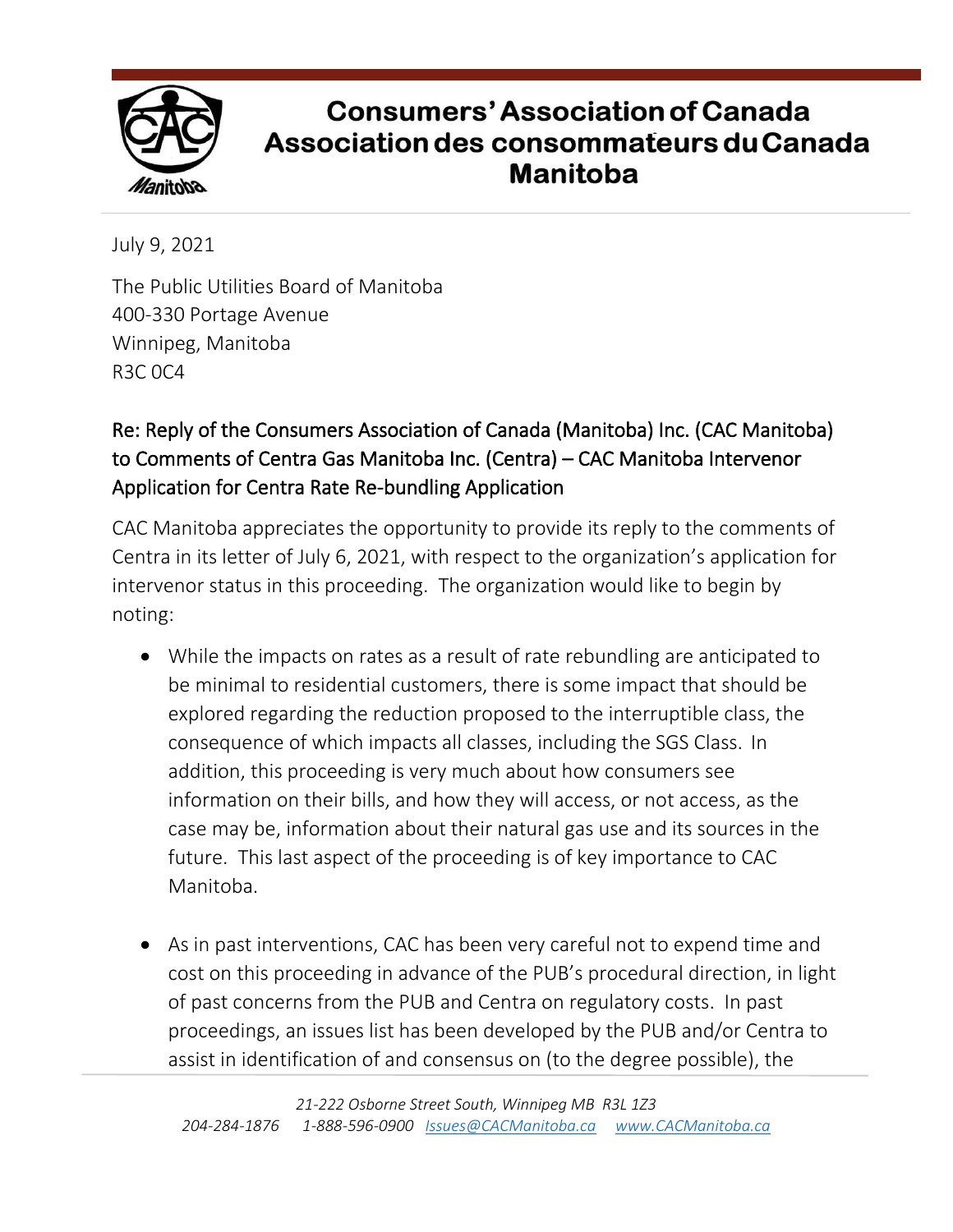issues in scope. In this circumstance, no issues list was prepared and CAC was not in a position to develop its own issues list. Accordingly, the CAC intervenor registration was based on its high-level understanding of the material, at the time of application.

• While pre-application engagement of stakeholders and customers is appreciated and encouraged by CAC Manitoba on a regular basis, it should not preclude the PUB's and intervenor's ability to test issues and finalize their positions on the issues at the end of the prescribed PUB process. That is especially the case when the material produced from the engagement process with consumers is potentially problematic. CAC Manitoba's approach is more cautious and will (as it has in the past) be an evidencebased approach, that is informed as the steps in the PUB- directed process unfold.

With that general context in mind, CAC provides the following reply to the concerns raised by Centra in its letter of July 6, 2021:

1. Centra is concerned that CAC has not provided the number of members in its organization. CAC notes that it has been a regular intervenor in Centra regulatory matters for over 30 years. CAC's mandate, the reasons for intervening, its representation of the interests of a substantial number of residential ratepayers and its approach and conduct in these proceedings, is well known and accepted by the PUB as evidenced by the approval of numerous interventions and cost awards by the PUB over the last three decades. The organization's application did omit (unintentionally) to state the approximate number of consumer contacts CAC Manitoba enjoyed in 19/20 and 20/21 years. Over the two-year period, the organization was in contact with close to 8,000 consumers through consumer engagement activities, information events, workshops, focus groups, and other programs. This number is lower than previous years' numbers due to the limitation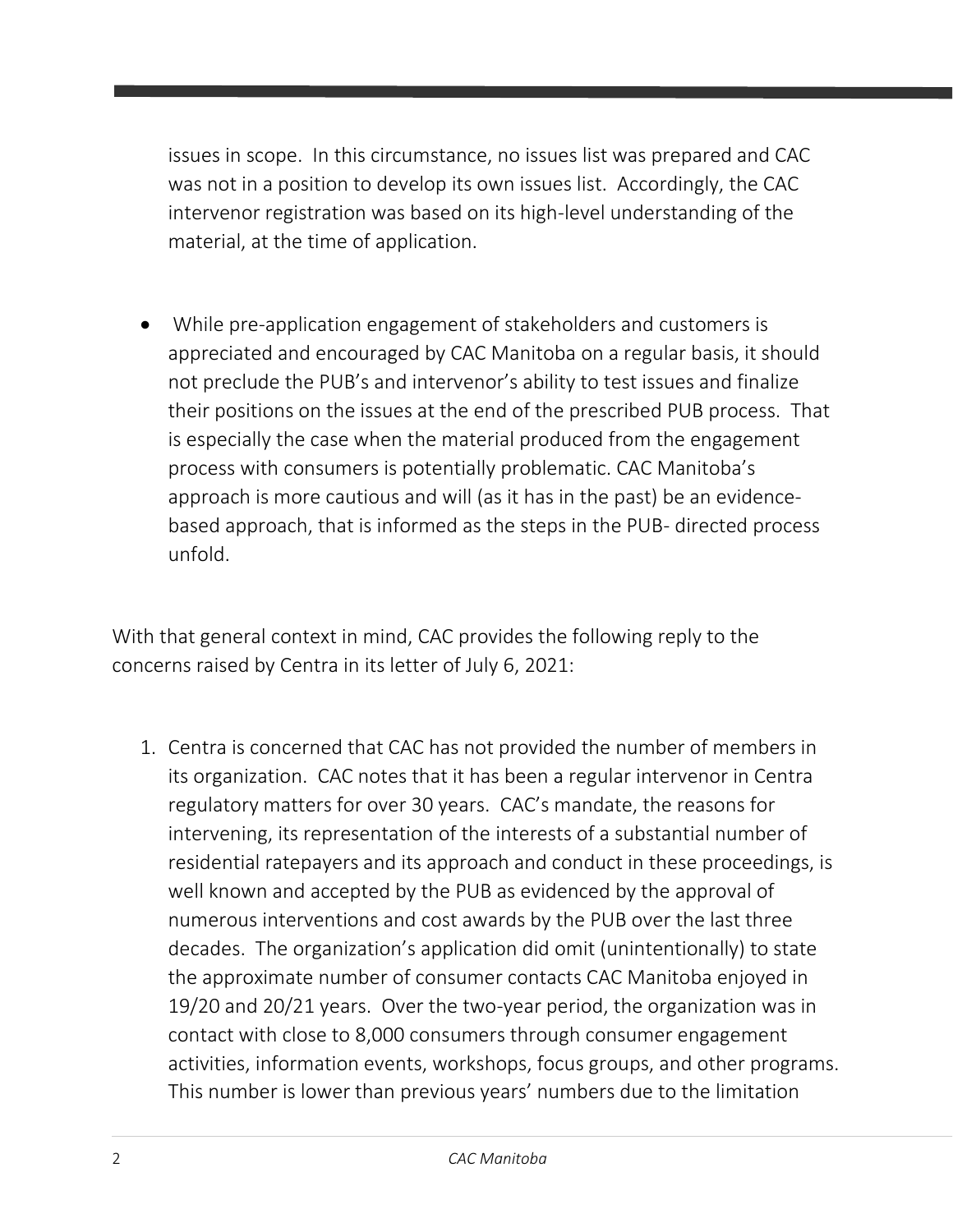subscribed by the Covid-19 environment, and the difficulty engaging via technology, particularly with those who are less connected, or completely un-connected.

- 2. Centra is concerned that CAC Manitoba did not specify its key areas of concern. As noted above in our contextual comments, the existence of preapplication engagement and consultation should not preclude participants to a regulatory proceeding from testing and formalizing their positions on the issues based on the full evidentiary record. Generally, CAC Manitoba would not enter a regulatory proceeding with pre-conceived notions of the outcome of the issues, but rather apply appropriate criteria to test and develop positions on the issues. In the Centra Rate Re-bundling proceeding, CAC would look to the criteria of a desirable rate structure as consolidated by J.C. Bonbright in the *Principles of Public utility Rates,* which he summarized into three categories – revenue-related attributes (such as effectiveness in yielding the total revenue requirement, revenue stability and predictability), cost-related attributes (such as cost causation, efficiency and fairness) and practical-related attributes (such simplicity, certainty, understandability, public acceptability and feasibility of application). Given the subject matter of the Centra Rate Re-bundling Application, CAC would expect that the issues that it explores would be mainly focused on the practical-related attributes of Centra's proposals. However, this should not preclude CAC Manitoba's evaluation of any revenue-related or cost-related issues that are brought up during the discovery process of this proceeding. The outline of the three categories of a desirable rate structure is designed to provide more details in terms of what CAC described in its intervenor registration as a "comprehensive intervention focused on issues important to residential natural gas customers of Manitoba."
- 3. Centra is concerned that CAC Manitoba proposes to engage two consultants. As the PUB is aware, the consultants that the organization proposes to engage for this proceeding, Ms. Derksen and Mr. Rainkie, have a joint regulatory consulting practice, in which Ms. Derksen focuses on technical matters and Mr. Rainkie focuses on policy matters. CAC Manitoba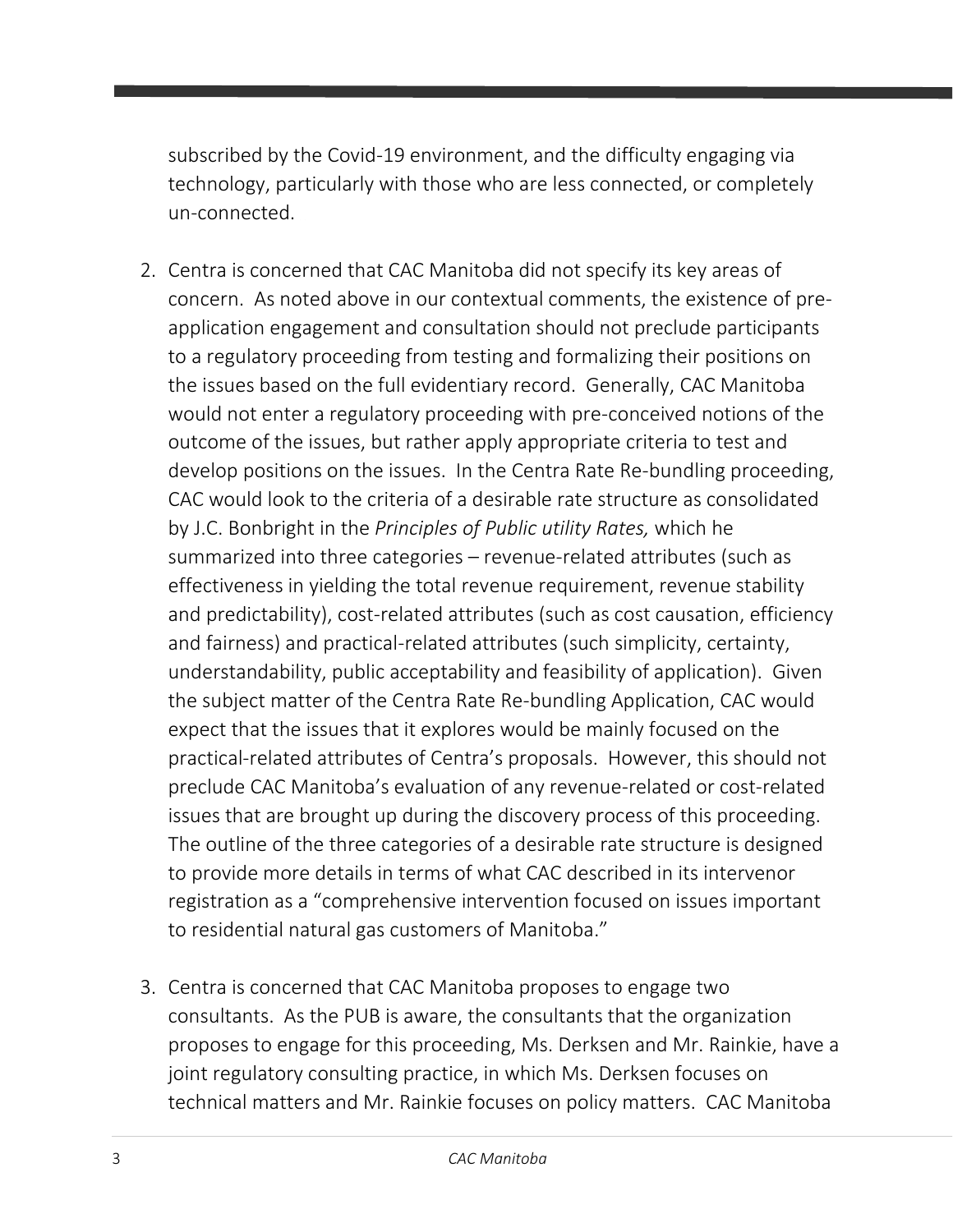believes that the curriculum vitae of these two experts speak for themselves in terms of the contribution and value to the PUB's deliberations that they would bring to this proceeding, with over 55 years of combined and direct experience with Centra's regulatory issues and their regular appearances before the PUB as policy and technical witness at past Centra regulatory proceedings (on behalf of Centra).

CAC Manitoba is aware of the PUB's criteria for interventions and cost awards and intends to carefully manage and structure the external expert review of this proceeding to avoid, as much as possible, the duplication of effort between experts. All regulatory issues are a blend of policy and technical matters. The subject matter of this Application would tend to result in an expert budget that is more weighted toward technical matters than policy matters. CAC also notes that Centra uses a team-based approach in its regulatory applications that include policy witnesses, technical witnesses, legal counsel, regulatory staff and support staff. Presumably, Centra believes that this approach is necessary and yields benefits in terms of assisting the PUB's regulatory deliberations.

4. Centra is concerned that CAC Manitoba reserves the ability to engage the services of a professional research firm on matters involving customer input. CAC Manitoba was involved in the pre-application engagement and consultation as noted by Centra in its letter, and the organization appreciated that opportunity. During observation of the sessions with consumers, CAC Manitoba had some process concerns. The organization wants to carefully review the actual report from the process to determine whether the process concerns it noted during the sessions are reflected in the final product. CAC Manitoba noted in the application that it was reserving the ability to engage a research firm in its intervention very clearly "depending on the need" to do so. That need may occur for one of three reasons: